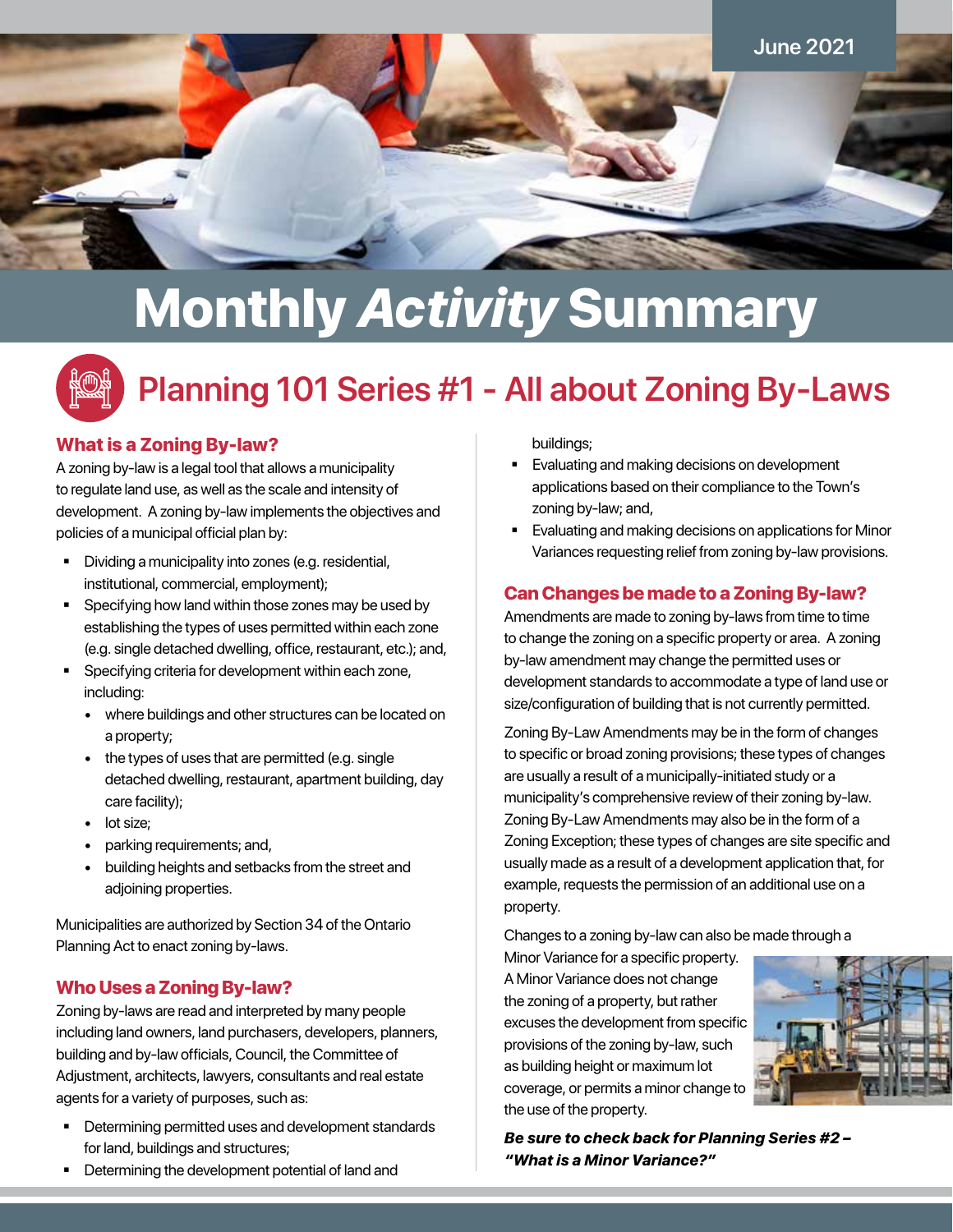

#### Residential Driveways Update

The Town recently implemented a Zoning By-Law Amendment to modify residential driveways standards. These changes were introduced to provide property owners with more flexibility to alter their properties and include measures that will maximize parking on private property while also protecting the aesthetics of residential streetscapes.

The amendment results in new provisions that will allow for "Driveway-Adjacent Walkways" to be constructed at-grade alongside driveways. These walkways are permitted to extend a maximum of 1.8 metres beyond the listed maximum driveway width on the side of the driveway nearest the principle entrance of the dwelling and a maximum of 0.6 metres beyond the listed maximum driveway width on the opposite side of the driveway. Driveway-Adjacent Walkways must be visually delineated from the driveway through a change in material, a change in the colour of the material or a change in the layout or pattern of the material, and generally must maintain a setback of at least 0.3 metres from a side property line.

The new driveway standards apply to all residential properties throughout the Town with the exception of driveways in multiple-residential properties that have been approved through a site plan application. For further information, please contact Planning Services at 905-619-2529, ext. 3631 or [PlanningServices@ajax.ca](mailto:PlanningServices%40ajax.ca?subject=).



# **New Development Applications**

| 789 Salem Rd. N.                                                                                                                                                                                                                                                                                                                           |  |
|--------------------------------------------------------------------------------------------------------------------------------------------------------------------------------------------------------------------------------------------------------------------------------------------------------------------------------------------|--|
| CPSP Ajax Nominee Inc. (Blackwood Partners Inc.)                                                                                                                                                                                                                                                                                           |  |
| 2                                                                                                                                                                                                                                                                                                                                          |  |
| Bruno Scopacasa   Senior Development Planner                                                                                                                                                                                                                                                                                               |  |
| <b>Type of Application</b> Site Plan Amendment                                                                                                                                                                                                                                                                                             |  |
| <b>Details</b><br>Proposed development of 2 buildings for warehouse/distribution purposes with proposed gross floor<br>areas of 66,596.36 m <sup>2</sup> (716,827.25 ft <sup>2</sup> ) for Building B and 17,634.08 m <sup>2</sup> (189,811.47ft <sup>2</sup> ) for Building C,<br>loading areas, tractor trailer parking, surface parking |  |
|                                                                                                                                                                                                                                                                                                                                            |  |



| <b>Location</b>                      | 3-73 Cedar St.                                                                                                                        |
|--------------------------------------|---------------------------------------------------------------------------------------------------------------------------------------|
| <b>Applicant</b>                     | Humphries Planning Group Inc. on behalf of<br>Firmland (Cedar) Inc.                                                                   |
| <b>Ward</b>                          | 3                                                                                                                                     |
| <b>Staff</b>                         | Eric Simpson, Development Planner                                                                                                     |
| <b>Type of Application</b> Site Plan |                                                                                                                                       |
| <b>Details</b>                       | Proposed development of 20, 3-storey back-<br>to-back townhouse dwellings with a private lane<br>within a common elements condominium |

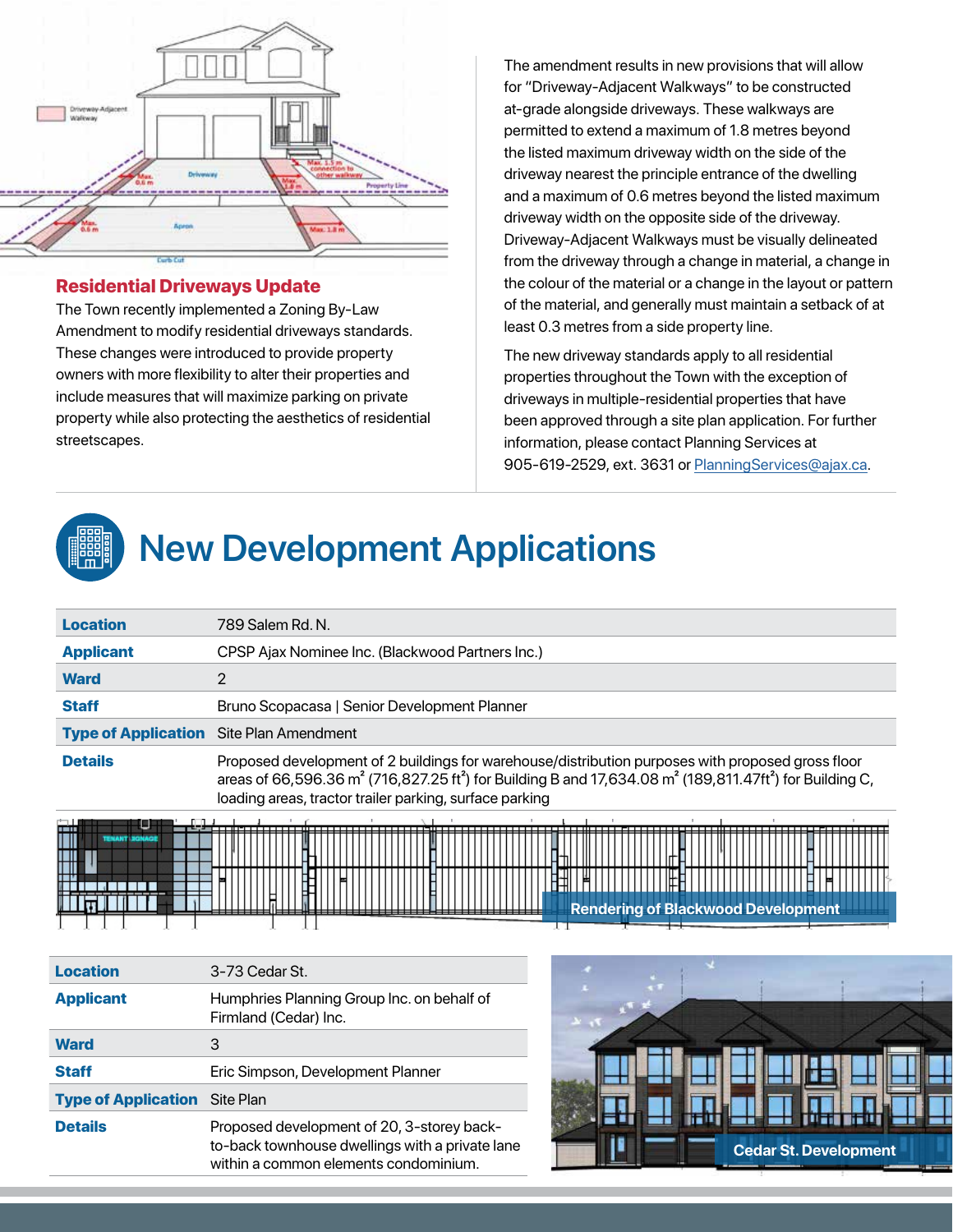

#### Long-Term Care Facility and Future Parking Structure

Construction is underway for a 6-storey, 320 bed Long-Term Care Facility and a 4-storey parking structure proposed on one of the adjacent parking lots.

# Central Ajax Intensification, Servicing & Transportation (CAIST) Strategy

In February 2021, the Town completed Phases 1 & 2 of the Central Ajax, Intensification, Servicing & Transportation (CAIST) Strategy. The strategy will examine anticipated servicing and transportation infrastructure needed to support growth in Downtown Ajax and the Ajax GO Station to 2051. Phase 3 (final phase) is targeted to be completed in the Fall 2021.



# wsp

CENTRAL AJAX<br>INTENSIFICATION. **E TRANSPORTATION** (CAIST) STRATEGY

**Phase 2 Transportation System Technical Report** 





#### **35 Kings Crescent – Salvation Army** 2-storey,  $1,825 \text{ m}^2$

Worship and Community Building *Issued: February 11, 2021*

**20 Pugsley Court – Vaultra Self-Storage** 11, 1-storey, 2,960 m² Self-storage buildings *Issued: April 6, 2021*

**5 Fishlock Street – St. Teresa of Calcutta Catholic School** 1-storey,  $294 \text{ m}^2$ Childcare Addition *Issued: April 22, 2021*

**2997 Lakeview Boulevard – Paradise Park Public Washrooms** *Issued: April 28, 2021*



**600 Harwood Ave. S. – Lakeridge Health** 4-storey, 16,437 m<sup>2</sup> 532 space parking structure

**3 Keensford Court – Harwood Holdings Inc.** 1-storey, 21,000 m² Industrial building (foundation permit issued on: June 3, 2021)

**675 Harwood Ave. N. – Harwood Holdings Inc.**

1-storey, 12,880 m² Industrial building

**599 Kingston Rd. W.** 4-storey, 5,150 m² 60 apartments, mixed use building

**335 Fairall St. – Ajax Estates Holdings Ltd.** 1-storey, 8,960 m² Industrial addition (foundation permit issued on: May 31, 2021)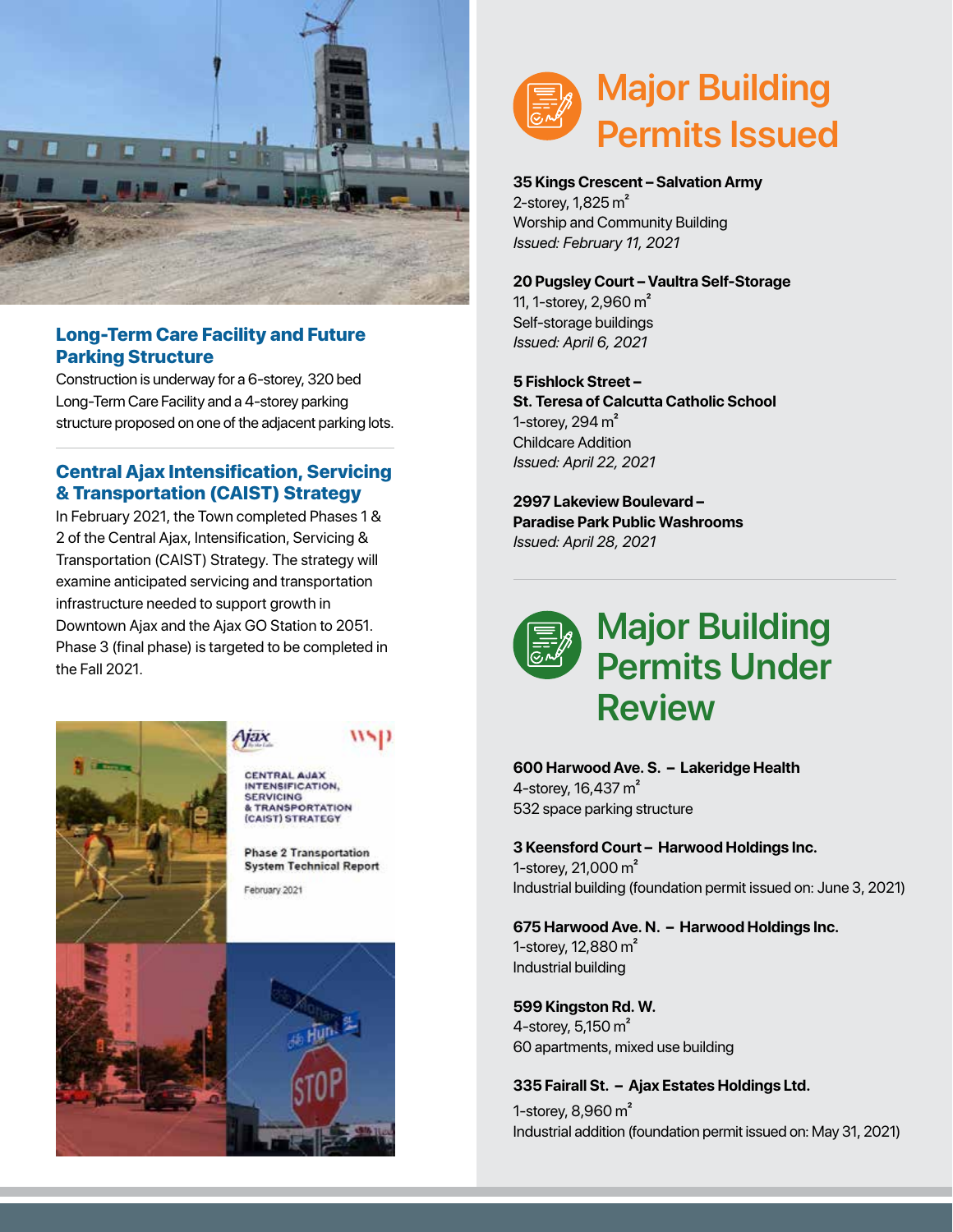**Spring is Here! What you need to know about Home Improvement Projects and when you need a Building Permit**

Spring is typically a time when home owners put their minds toward home improvement projects, some of these projects may require a building permit. A building permit gives the home owner formal permission to build their project. It confirms that their plans comply with the building code, zoning by-laws and any other laws or regulations that might apply. A building permit provides the home owner assurance that their work, or that of their contractor will be done properly, built soundly, and is safe.

The following is general information on building permit requirements, including what type of projects require a building permit application, and how to submit a building permit application.

A building permit is required for the construction, demolition, or alteration of any building or structure that occupies an area of more than **10 m2 (108 ft2)**.

The following list provides examples of common projects that require building permits. A complete list can found on our website at: [https://www.ajax.ca/en/home-and-property/](https://www.ajax.ca/en/home-and-property/home-and-property-renovations.aspx) [home-and-property-renovations.aspx](https://www.ajax.ca/en/home-and-property/home-and-property-renovations.aspx)

- Decks or platforms
- Sheds or garages
- Additions
- Basement finishing
- Accessory apartment
- Plumbing additions or alterations
- **Signs**

#### **To obtain a building permit:**

- Submit an application along with drawings detailing the proposed construction.
- **Application can be submitted via email to:** [buildingpermits@ajax.ca.](mailto:buildingpermits%40ajax.ca?subject=)
- Information, including the building permit application, examples of required drawings, fees, and detailed instructions on submitting an application can be found by visiting: [https://www.ajax.ca/en/business-and](https://www.ajax.ca/en/business-and-growth/building-requirements-and-permits.aspx)[growth/building-requirements-and-permits.aspx](https://www.ajax.ca/en/business-and-growth/building-requirements-and-permits.aspx)

Should you have any questions regarding building permits, please contact [buildingpermits@ajax.ca](mailto:buildingpermits%40ajax.ca?subject=).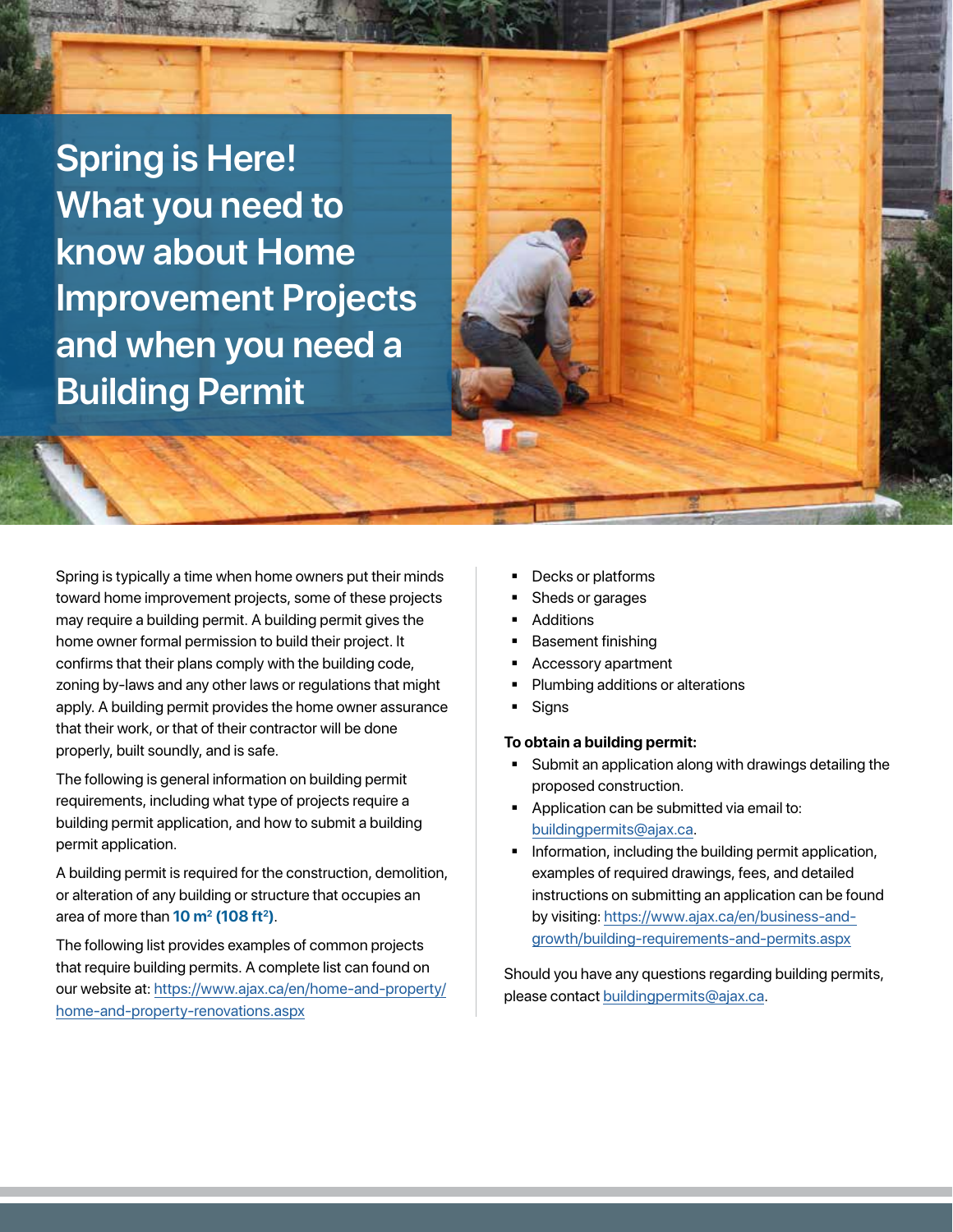

#### **Library Bike Lock Rental Program**

Transportation staff have provided bike locks to all Ajax Library branches for the Library Bike Lock Rental Program. This summer, residents will be able to borrow a bike lock for up to three weeks using the library catalogue. Need a bike lock? [Click here to rent one!](https://discover.ajaxlibrary.ca/Record/211803?searchId=253456&recordIndex=1&page=1)



### **Discussing the Economic Benefits of Biking on Global News Durham and TVO**

Transportation staff have been featured on Global News Durham and TVO discussing the benefits of biking to support local businesses. The increases in the number of residents biking during the pandemic presents opportunities for increasing the likelihood that they will see existing businesses—locations that otherwise would have been overlooked while driving. The Town continues to expand its active transportation network connecting residents to surrounding businesses. Check out the Town's existing bike routes at ajax.ca/bike.



# **Bike repair stations**

Need tools to give your bike a tune-up, simple repairs, or maintenance? An outdoor bike repair station has been installed at the Pickering Village Square and an additional bike repair station will be installed this summer. Check out ajax.ca/bike for updates on new bike repair stations locations.



## **Stormwater Funding Feasibility Study**

Engineering is undergoing a Stormwater Funding Feasibility Study, which will help inform future funding requirements for the Town's Stormwater Management System. This project is working hand-in-hand with the Town's Asset Management Plan, which is also currently underway. Two public open houses have been held so far. Final report went to GGC on June 14, 2021 with ratification of the recommendations going to the Council meeting on June 21, 2021 .



# **Did you Know? Did you Know?**

During the Spring, increased precipitation can lead to high During the Spring, increased precipitation can lead to high water-levels in Crceks and ponds. Members of the public water-levels in Creeks and ponds. Members of the public should always be cautious around stormwater management should always be cautious around stormwater management ponds as the water-levels are designed to fluctuate and can ponds as the water-levels are designed to fluctuate and can be be higher than usual if it has rained recently. higher than usual if it has rained recently.

# Economic Development and Tourism Updates & Events



**29 Investment Inquiries**

**68 Business Calls**



**14 Temporary Patio Permits Issued**

#### **upNext Ajax**

upNext Ajax returns for 2021. "Get Future Ready" with upNext Ajax, a free entrepreneur and employment experience program for young adults between the



ages of 18-29. To learn more and apply, visit [upnextajax.ca.](https://upnextajax.ca/)